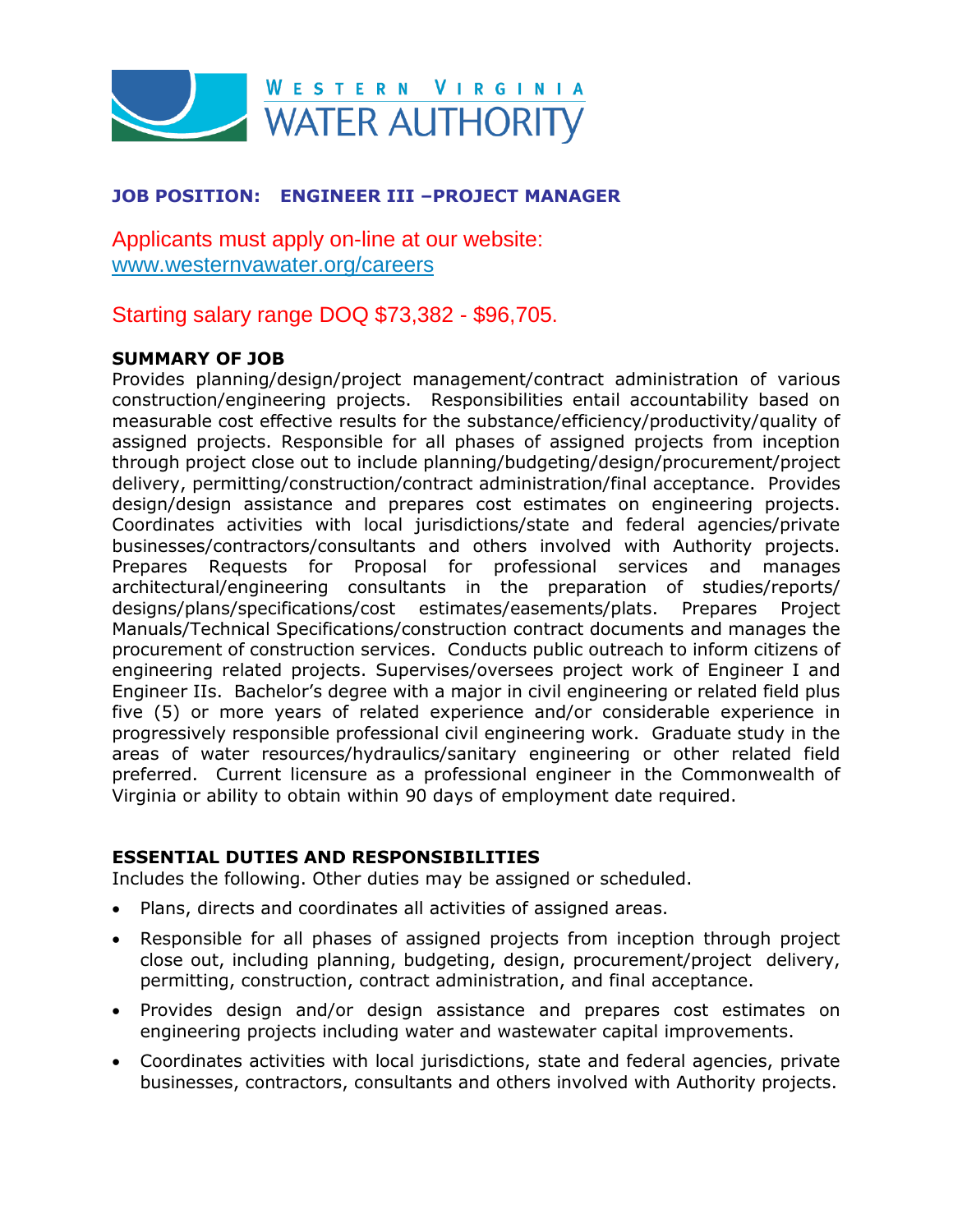- Prepares Requests for Proposal for professional services and manages architectural/engineering consultants in the preparation of studies, reports, designs, plans, specifications, cost estimates, easements, and plats.
- Prepares Invitations for Bid, Project Manuals, Technical Specifications, and construction contract documents, and manages the procurement of construction services for assigned projects.
- Conducts public outreach to inform citizens of engineering related projects.
- Assures efficient coordination with other Authority departments and Divisions for management of project-related technical and financial documentation.
- Provides technical evaluations, comments and assistance in the area of utility engineering and hydraulic analysis.
- Directs field surveys, mapping, database management, design, and inspection for a variety of engineering projects.
- Conducts field inspections as necessary.
- Prepares short and long-range plans for assigned area to include financial analysis and project review.
- Assists in the formulation and administration of departmental policies, procedures, standards, plans, and programs.
- Takes active role or assures subordinate managers take active role in developing employees by establishing individual employee goals and objectives. Assures appropriate resources are available to obtain established goals and objectives.
- Works with department manager and/or Division Director in regards to staffing, employee development, and discipline.
- Assures employee evaluations are complete and accurate and meets all requirements.
- Assists in preparation of assigned area's budget and maintains authorized budget.
- Confers with department manager and/or Division Director on problems encountered in assigned area.
- Reviews plans and specifications for various projects.
- Assists in the formulation of long-range programs for utility improvements.
- Assists customers and Authority staff with questions relating to Authority projects, facilities, infrastructure, and services.
- Prepares Board reports (staff studies) for various engineering related projects, for presentation and action by the Authority's Board.
- Engages in engineering research, prepares a variety of technical reports and gives presentations of same as required.
- Proficiently operates typical computer software applications including; asset management, GIS, work order system(s), billing and financial systems, Microsoft Office (Word, Excel, Access, etc.), Adobe Acrobat, and Authority–specific enterprise software applications.
- Participates in various work teams.
- Subject to twenty-four (24) hour call.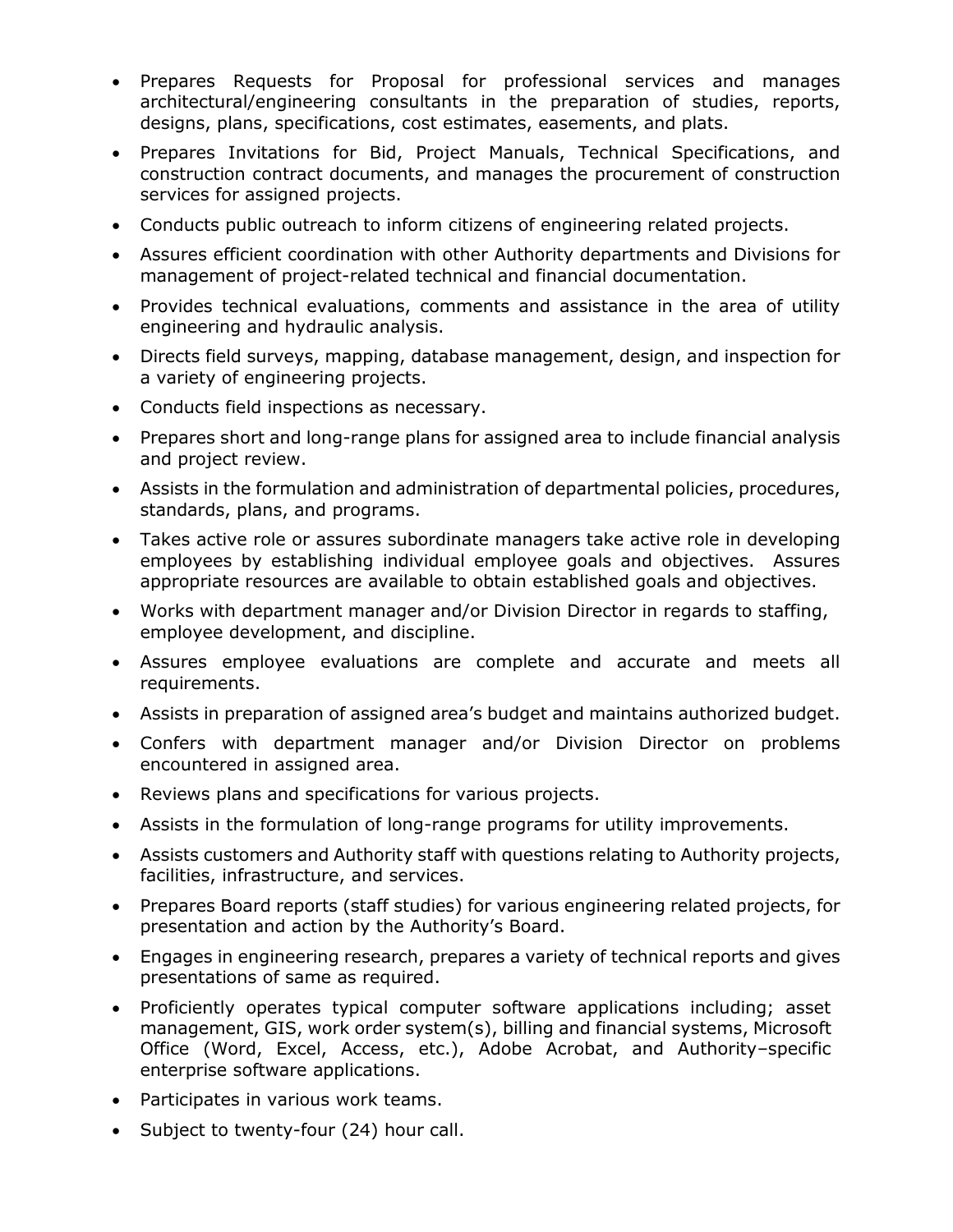#### **SUPERVISORY RESPONSIBILITIES**

Manages/supervises assigned employees in accordance with the organization's policies and applicable laws. Responsibilities include interviewing, hiring, and training employees; planning, assigning, and directing work; appraising performance; rewarding and disciplining employees; addressing complaints and resolving problems.

## **QUALIFICATIONS**

To perform this job successfully, an individual must be able to perform each essential duty satisfactorily. The requirements listed below are representative of the knowledge, skill, and/or ability required. Reasonable accommodations may be made to enable individuals with disabilities to perform the essential functions.

- Ability to direct and supervise contractors, consultants and personnel.
- Ability to develop, review and recommend processes and procedures for assigned area, identifying and discussing impact on assigned area, the division and the entire organization.
- Ability to think logically and analyze data.
- Ability to effectively present information to management, public groups, and/or employees as necessary
- Ability to respond to inquiries or complaints from employees and customers orally or in writing as necessary.
- Ability to establish and maintain effective working relationships with co-workers, employees, other Water Authority departments and the general public.
- Ability to represent assigned area in meetings attended.
- Ability to work with minimal supervision and negotiate and resolve conflict.
- Ability to analyze and solve difficult technical and administrative problems.
- Ability to define problems, collect data, establish facts and draw valid conclusions.
- Ability to read and interpret documents such as safety rules, operating and maintenance instructions, maps and procedure manuals.
- Ability to apply common sense understanding to carry out instructions furnished in writing, oral or diagram form.
- Ability to write reports, correspondences and procedure manuals in a clear concise manner.
- Ability to communicate technical concepts to technical and non-technical audiences.
- Ability to work alone or in a team environment.
- Must possess and maintain a good work ethic concerning attendance, punctuality, positive attitude, meeting deadlines, being a team player and encouraging teamwork among employees.
- Thorough knowledge of the principles and practices of civil engineering as related to design and preparation of plans and specifications for a wide variety of utility and engineering projects.
- Working knowledge of equipment, materials, methods and procedures, safety standards and specifications used in water and sewer related activities.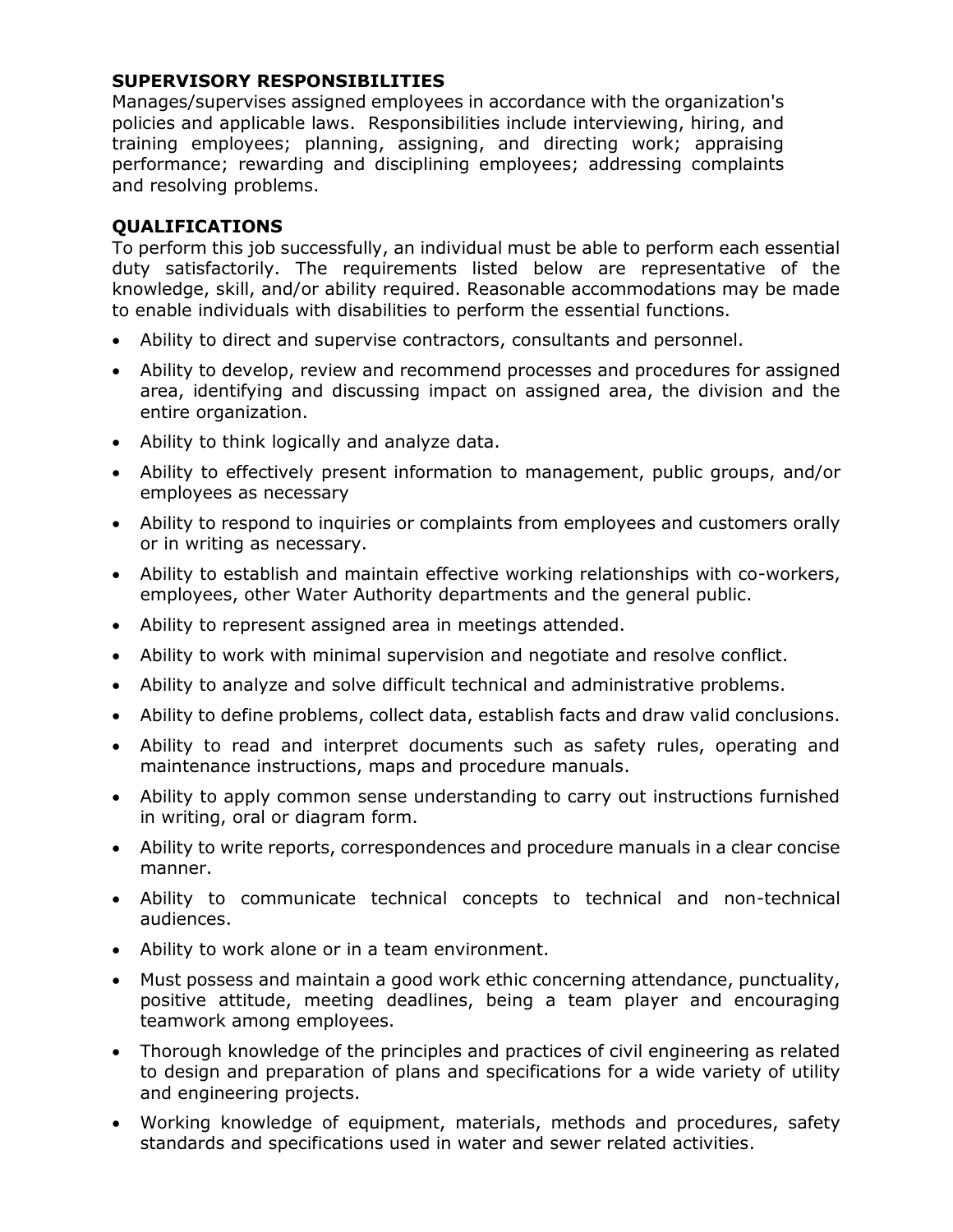- Ability to interpret an extensive variety of technical instructions in mathematical or diagram form and deal with several abstract and concrete variables.
- Thorough knowledge of land and engineering survey systems methods and techniques.
- Ability to adapt approved engineering methods and standards to the design and construction of a variety of utility projects.
- Skill in operating computers and software associated with job responsibilities.
- Knowledge of VA Public Procurement Act and ability to purchase goods and services in accordance with the Code of Virginia.
- Working knowledge of water and/or sewer modeling, CAD, and GIS.

## **EDUCATION and/or EXPERIENCE**

Bachelor's degree from an accredited college or university with a major in civil engineering or related field plus five (5) or more years of related experience and/or considerable experience in progressively responsible professional civil engineering work or equivalent combination of education and experience. Graduate study in the areas of water resources, hydraulics, sanitary engineering, or other related field preferred.

## **CERTIFICATE, LICENSE, REGISTRATION REQUIREMENTS**

- Must possess a valid Virginia driver's license or have the ability to obtain one within 60 days of employment date. No more than six (6) demerit points on driving record if required to drive Water Authority vehicles.
- Current licensure as a professional engineer in the Commonwealth of Virginia, or proven ability to obtain by reciprocity within 90 days of employment date, required.

#### **PHYSICAL DEMANDS OF THE JOB**

The physical demands described here are representative of those that must be met by an employee to successfully perform the essential functions of this job. Reasonable accommodations may be made to enable individuals with disabilities to perform the essential functions.

- While performing the duties of this job, the employee is regularly required to walk, stand, and sit; use hands to finger, handle or feel; reach with hands and arms; talk and hear.
- Specific vision abilities required by this job include ability to adjust focus. If corrective lenses are noted on driver's license, the lenses must be worn when operating Authority vehicles.
- Repetitive movement using equipment is involved.
- While performing the duties of this job, the employee is regularly required to stoop, kneel, crouch, bend, climb, balance or crawl.
- Employee must be able to stand for an extended amount of time at the jobsite.
- Employee must be physically able to walk several miles during the day.